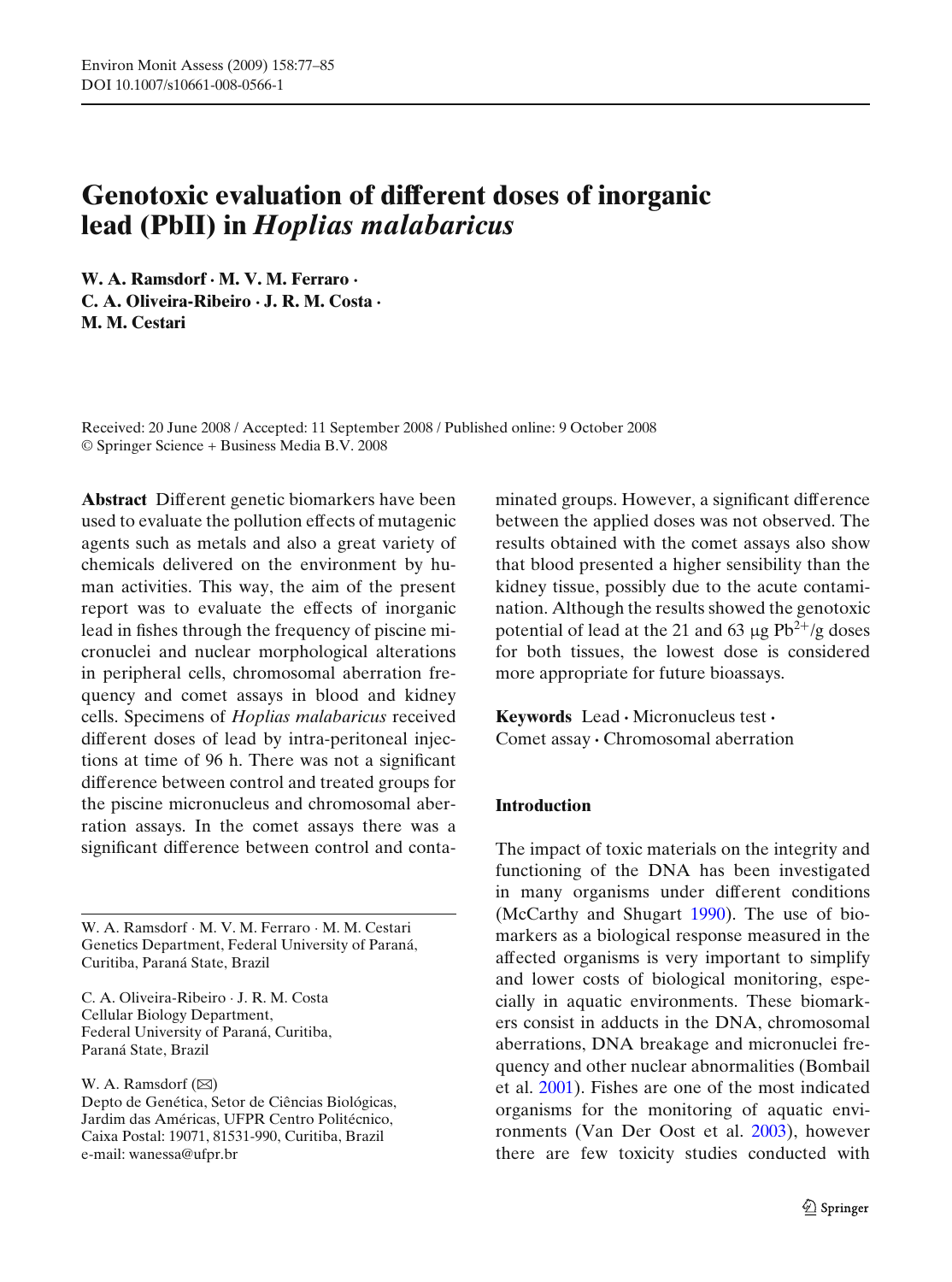South American fresh water fishes at the moment (Akaishi et al[.](#page-6-0) [2004;](#page-6-0) Rabitto et al[.](#page-8-0) [2005](#page-8-0)). The spilling of industrial residues without the proper treatment in these environments may cause several damages since organisms are capable of absorbing metals through skin, gills or feeding (Tao et al[.](#page-8-0) [1999](#page-8-0)). Lead, a very toxic metal, is widely used in several industrial processes such as clothe tinge, varnish, pesticide, explosives, batteries and painting manufacturing (Johnso[n](#page-7-0) [1998](#page-7-0)) and could be responsible for death or sub lethal changes in reproduction, growth and behavior of the fishes (Burdena et al[.](#page-7-0) [1998\)](#page-7-0).

The evaluation of nuclear abnormalities and micronuclei are some of the largely used assays for the investigation of genotoxic effects of environmental pollutants in fishes (Al-Sabt[i](#page-6-0) [1986\)](#page-6-0). The formation of chromosomal aberrations, either numeric or structural, represents the majority of the damages caused by physical, chemical and biological agents on the genetic material. Most damages are not detectable.

The comet assay is usually performed with blood cells due to easy access and also the composition of 97% of nucleated erythrocytes (Mitchelmore and Chipma[n](#page-7-0) [1998\)](#page-7-0), but other tissues have also been tested because the genotoxic effects of contaminants may be, many times, tissue-specific. The most investigated tissues, besides blood, are liver (the main organ of the metabolism), gills (due to the continual contact with the aqueous phase) and kidney (the hemopoietic tissue in fishes) (Belpaeme et al[.](#page-6-0) [1998\)](#page-6-0).

The present report presents contamination results by intra-peritoneal injection of inorganic lead  $(Pb^{2+})$  in different doses using the specie *Hoplias malabaricus* (traíra). The genotoxic evaluation was performed with the piscine micronucleus test, chromosomal aberrations and comet assay in blood and kidney tissue.

## **Material and methods**

#### Experimental design

The specimens of neotropical fish traíra (*H. malabaricus*:  $71.97 \pm 28$  g) were collected in the PESCOPAR Pisciculture (Curitiba, Brazil). Prior to the experiment, fish were acclimated to experimental conditions for 30 days (one fish for each 30 L aquarium in dechlorinated tap water, temperature  $21 \pm 2$ °C, 12 h:12 h photoperiod) and no feeding. Eighteen animals were divided into six groups with three individuals each: (1) a control (individuals 1, 2 and 3), (2) positive control, i.e., a control of induction of damages in DNA (individuals 4 to 6) and the others were contaminated with  $Pb(NO<sub>3</sub>)<sub>2</sub>$  solution at the concentrations of seven (individuals  $7$  to  $9$ )  $(3)$ ,  $21$  (individuals  $10$  to  $12$ ) (4), 63 (individuals 13 to 15) (5) and 100  $\mu$ g Pb<sup>2+</sup>/g of body weight (individuals 16 to 18) (6). The fishes were contaminated through intra-peritoneal injection and sacrificed 96 h after the injection. The negative control group received a distilled water injection also 96 h before sacrifice, and the positive control group received a 30% hydrogen peroxide injection 1 h before sacrifice.

For  $Pb(NO<sub>3</sub>)<sub>2</sub>$  ( $Pb<sup>2+</sup>$ , CAS No. 10099-74-8) the dose administered was calculated based on a concentration factor of 3,000 g  $L^{-1}$ , proposed for secondary consumers and dietary contamination (Vigh[i](#page-8-0) [1981](#page-8-0)), while the average total lead concentration in the Ribeira river, Registro, state of São Paulo, Brazil, was 27.88 μg L<sup>−</sup><sup>1</sup> between 1978 and 1997, as measured by the local water company (CETESB). The concentration permitted by Brazilian Legislation, CONAMA Resolution No. 20 (BRASI[L](#page-7-0) [1986\)](#page-7-0) is 30.00 μg L<sup>-1</sup>.

Each individual was anesthetized with 0.02% MS222 (ethyl-ester-3-aminobenzoic acid, Sigma). Peripheral blood (Fenocchio and Bertoll[o](#page-7-0) [1988](#page-7-0)) and kidney tissue were collected.

#### Piscine micronucleus

The Piscine Micronucleus Test (MNT) was performed through the analysis of 2,000 peripheral red blood cells per fish according to the technique described by Heddl[e](#page-7-0) [\(1973\)](#page-7-0) and Schmi[d](#page-8-0) [\(1975\)](#page-8-0). The frequency of micronuclei and nuclear morphologic alterations were observed according to Carrasco et al[.](#page-7-0) [\(1990](#page-7-0)), summed and named as MNT.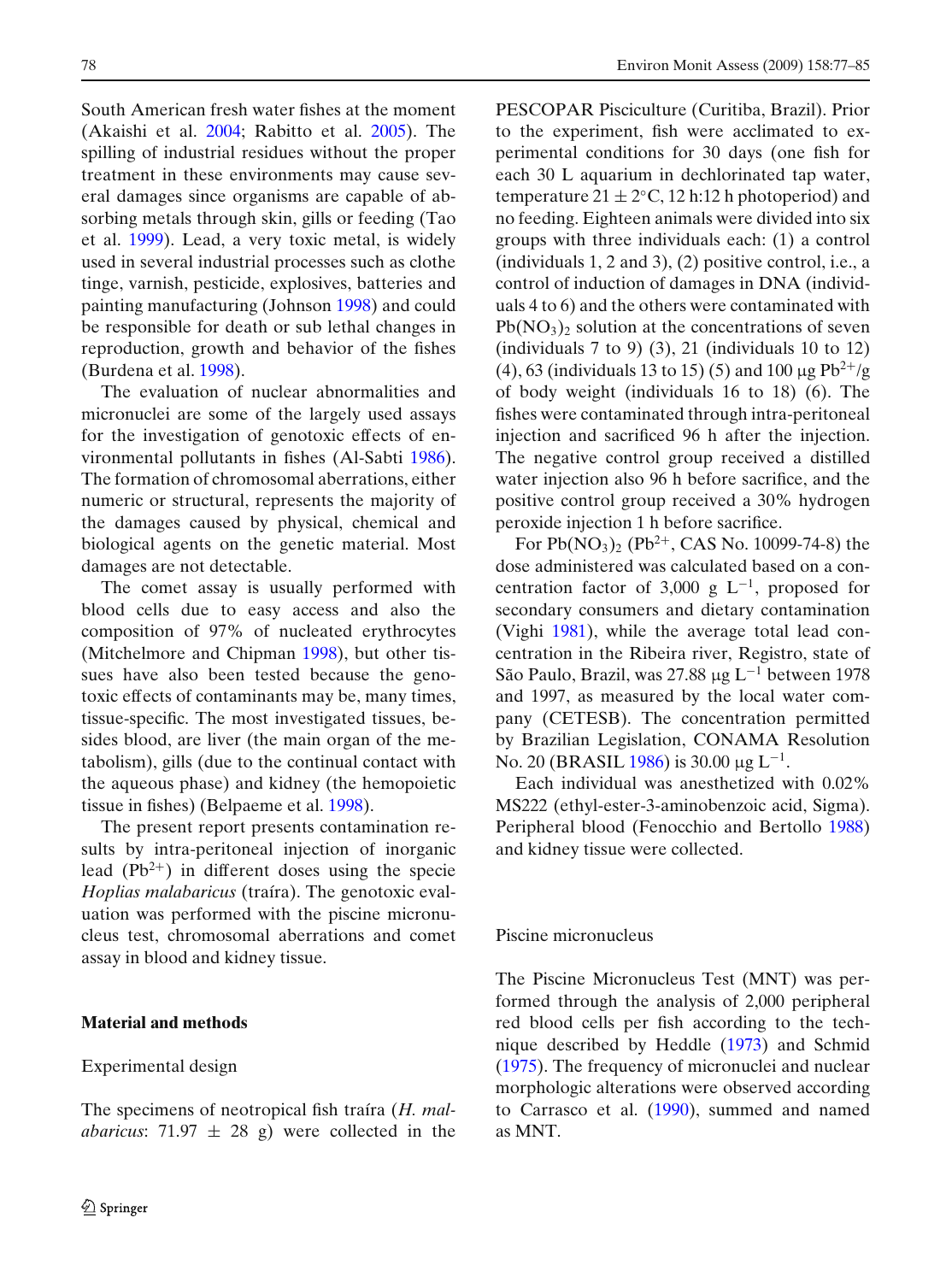#### Chromosomal aberration frequency

The mitotic metaphases were obtained through the indirect method with short time solid tissue culture (Fenocchio et al[.](#page-7-0) [1991](#page-7-0)). The frequency of chromosomal aberrations was observed through the analysis of 50 metaphases of each individual.

# Comet assay

The comet assay with peripheral blood (erythrocytes; CAE) was performed according to Speit and Hartman[n](#page-8-0) [\(1999](#page-8-0)), with some modifications according to Ferraro et al[.](#page-7-0) [\(2004](#page-7-0)) and Cestari et al[.](#page-7-0) [\(2004\)](#page-7-0). The kidney tissue cells (CAK), used for the comet assay, was homogenized (homogenizer Potter type at 1500 rpm) in Saccharose Tris-HCl buffer solution (pH 8.6). The volume of additional buffer was four times the collected tissue volume. From the final solution, 50 μL was mixed with 120 μL of low-melting-point agarose  $(0.5\%)$ . For the CAE, 10 μl aliquot was taken from each diluted sample and mixed with 120 μL of lowmelting-point agarose. The suspension was spread on slides previously coated with normal agarose layer. The slides placed in lyses solution (lysis stock solution: NaCl, 2.5M; EDTA, 100 mM; Tris, 10 mM; NaOH, 0.8%; *N*-lauryl-sarcocinate, 1%; lysis working solution: 1 ml Triton X100; 10 ml DMSO; and 89 ml of lysis stock solution), for 24 h at 4◦C. In the following step, the slides were subjected to electrophoresis, where they were first immersed in a NaOH and 200 mM EDTA, pH >13. The slides were allowed to stand for 20 min, to effect DNA denaturation, and then electrophoreses at 300 mA and 25 V. After neutralization in 0.4 M Tris, pH 7.5 and fixation in ethanol for 10 min, slides were stained with 20 μL of 10 μL/mL ethidium bromide. Comets were scored using a Zeiss epifluorescence microscope. For each fish, 100 nucleoids were analyzed (Kobayashi et al. [1995\)](#page-7-0), utilizing the visual classification based on the migration of DNA fragments from the nucleus of class 0 (no visible damage), class 1 (little damage), class 2 (medium damage), class 3 (extensive damage) and 4 (maximally damaged). The score was calculated by multiplying the number of nuclei found in a class times the class number.

### Statistical analysis

The evaluation of micronucleus frequency and other nuclear morphological abnormalities, as well as the frequency of chromosomal aberrations and comet assays for each tissue separately, comparing negative and positive control groups and the contaminated ones groups through the Kruskal–Wallis tests. Wilcoxon test was used for the comparison between comet assays with erythrocyte and kidney tissue. Results with  $p < 0.05$ were considered statistically significant.

The results are presented in mean  $\pm$  standard derivation (Table [1\)](#page-3-0) and also in medians and quartiles (Q1–Q3) in Table [1.](#page-3-0) When the data is not symmetrical, this is the 'average' way that provides a better idea of any general tendency in the data. The median is at the middle of an ordered (ranked) data set and is a useful measure for ordinal variables. Strictly, the mean only makes sense for interval and ratio scales of measurement.

## **Results**

In the piscine micronucleus assay there were no micronuclei, only nuclear morphological alterations (Fig. [1a](#page-3-0)) and after the analysis of 50 metaphases of each specimen of *H. malabaricus*, some structural alterations were found, such as gaps (Fig. [1b](#page-3-0)). However, the results, after statistical analysis, were not significant for both tests  $(p = 0.6755$  in micronucleus test e  $p = 0.8294$  in structural alterations in metaphases; Table [1](#page-3-0) and Fig. [2\)](#page-4-0).

The comet assays of erythrocytes and kidney cells performed with 30% hydrogen peroxide application 1 h before sacrifice, initially proposed as positive controls, showed higher damages than the negative control groups for both cell types. However, the differences were not statistically significant for neither of the analyzed tissues ( $p =$ 0.3153 for blood and  $p = 0.2733$  for kidney cells; Table [1\)](#page-3-0).

We also verified that inorganic lead damages both cell types, because the results of control fishes were statistically different than treated fishes, either for blood ( $p = 0.019$  between nega-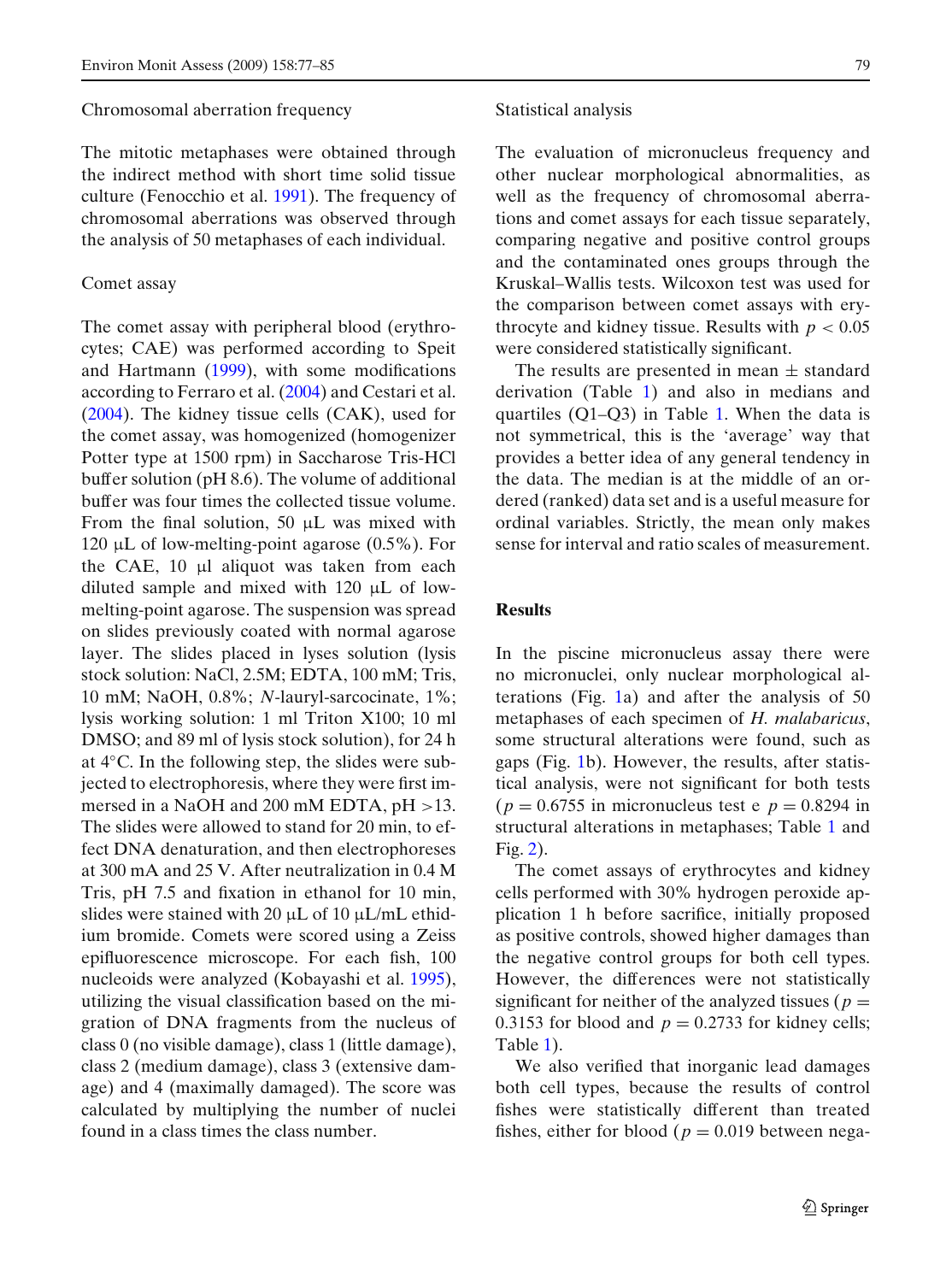| Treatment                                              | Indiv.       | <b>NA</b>                   | <b>SA</b>                | CAE                            | CAK                            |
|--------------------------------------------------------|--------------|-----------------------------|--------------------------|--------------------------------|--------------------------------|
| Negative control                                       | $\mathbf{1}$ | 14                          | $\mathfrak{Z}$           | 47                             | 55                             |
|                                                        | 2            | 23                          | 3                        | 59                             | 31                             |
|                                                        | 3            | 18                          | 1                        | 23                             | 33                             |
| $\mu\pm ds$                                            |              | $18,33 \pm 4,5$             | $2,33 \pm 1,1$           | $43 \pm 18,3$                  | $39,67 \pm 13,3$               |
| Medians/ Q1-Q3                                         |              | $18/16 - 20.5$ <sup>a</sup> | $3/2-3$ b                | 47/35-53 c                     | $33/32 - 44$ f                 |
| Positive control                                       | 4            | 41                          | 2                        | 116                            | 57                             |
|                                                        | 5            | 61                          | $\mathbf{2}$             | 167                            | 89                             |
|                                                        | 6            | 7                           | 4                        | 211                            | 56                             |
| $\mu \pm ds$                                           |              | $36,33 \pm 27,3$            | $2,67 \pm 1,1$           | $164,67 \pm 47,5$              | $67,33 \pm 18,8$               |
| Medians/Q1-Q3                                          |              | $41/24 - 51$ <sup>a</sup>   | $2/2-3$ b                | $167/141.5 - 189$ c            | $57/56,5-73$ <sup>f</sup>      |
| 7 µg Pb <sup>2+</sup> g <sup>-1</sup>                  | 7            | 15                          | $\sqrt{2}$               | 235                            | 73                             |
|                                                        | 8            | 34                          | 5                        | 169                            | 72                             |
|                                                        | 9            | 24                          | $\mathbf{1}$             | 211                            | 78                             |
| $\mu \pm ds$                                           |              | $24,33 \pm 9,5$             | $2,67 \pm 2,1$           | $205 \pm 33,4$                 | $74,33 \pm 3,2$                |
| Medians/Q1-Q3                                          |              | 24/19,5-29 <sup>a</sup>     | $2/1,5-3,5$ <sup>b</sup> | $211/190 - 223$ <sup>c,d</sup> | $73/72,5-75,5$ <sup>f,g</sup>  |
| $21 \mu g Pb^{2+} g^{-1}$                              | 10           | 34                          | $\sqrt{2}$               | 290                            | 130                            |
|                                                        | 11           | 46                          | $\overline{3}$           | 279                            | 129                            |
|                                                        | 12           | 22                          | 5                        | 234                            | 112                            |
| $\mu\pm ds$                                            |              | $34 \pm 12$                 | $3.3 \pm 1.5$            | $267,67 \pm 29,7$              | $123,67 \pm 10,1$              |
| Medians/Q1-Q3                                          |              | $34/28 - 40$ <sup>a</sup>   | $3/2,5-4$ <sup>b</sup>   | 279/256,5-284,5 <sup>d</sup>   | 129/120,5-129,5 \$             |
| 63 µg Pb <sup>2+</sup> g <sup>-1</sup>                 | 13           | 52                          | $\mathbf{2}$             | 211                            | 116                            |
|                                                        | 14           | 75                          | $\overline{3}$           | 260                            | 97                             |
|                                                        | 15           | 13                          | 1                        | 212                            | 98                             |
| $\mu\pm ds$                                            |              | $46,67 \pm 31,3$            | $2.0 \pm 1.0$            | $227,67 \pm 28$                | $103,67 \pm 10,7$ <sup>g</sup> |
| Medians/O1-O3                                          |              | $52/32,5-63,5$ <sup>a</sup> | $2/1,5-2,5$ <sup>b</sup> | 212/211,5-236 <sup>d</sup>     | 98/97,5-107 <sup>g</sup>       |
| <sup>(+)</sup> 100 µg Pb <sup>2+</sup> g <sup>-1</sup> | 16           | 49                          | $\mathfrak{Z}$           | 195                            | 127                            |
|                                                        | 17           | 77                          | $\mathbf{1}$             | 264                            | 115                            |
|                                                        | 18           | n.a.                        | n.a.                     | n.a.                           | n.a.                           |
| $\mu\pm ds$                                            |              | $63 \pm 19,8$               | $2,0 \pm 1,4$            | $229,5 \pm 48,8$               | $121 \pm 8.5$                  |

<span id="page-3-0"></span>**Table 1** Nuclear Abnormalities (NA), structural alterations in metaphases (SA) and Scores of comet assay in erythrocytes (CAE) and kidney cells (CAK)

 $^{(+)}$ not statistically analyzed: the animals contaminated with the highest dose  $(100\mu g Pb^{2+}.g^{-1})$  were not statistically analyzed because the group had only two individuals, since one of them died during the experiment

Medians/Q1–Q3 63/56–70<sup>+</sup> 2/1,5–2,5<sup>+</sup> 229,5/212,2–246,7<sup>+</sup> 121/118–124<sup>+</sup>

NA = Nuclear Abnormalities;

SA = Structural Alterations in metaphases;

CAE = Comet Assay Erythrocytes;

CAK = Comet Assay Kidney Cells

**Fig. 1** (a) Normal cell and cells with nuclear morphological abnormalities and (b) Metaphase of *H. malabaricus* (2n = 42) contaminated with inorganic lead  $(Pb^{2+})$ . The arrow indicates a gap



Indiv = Individuals;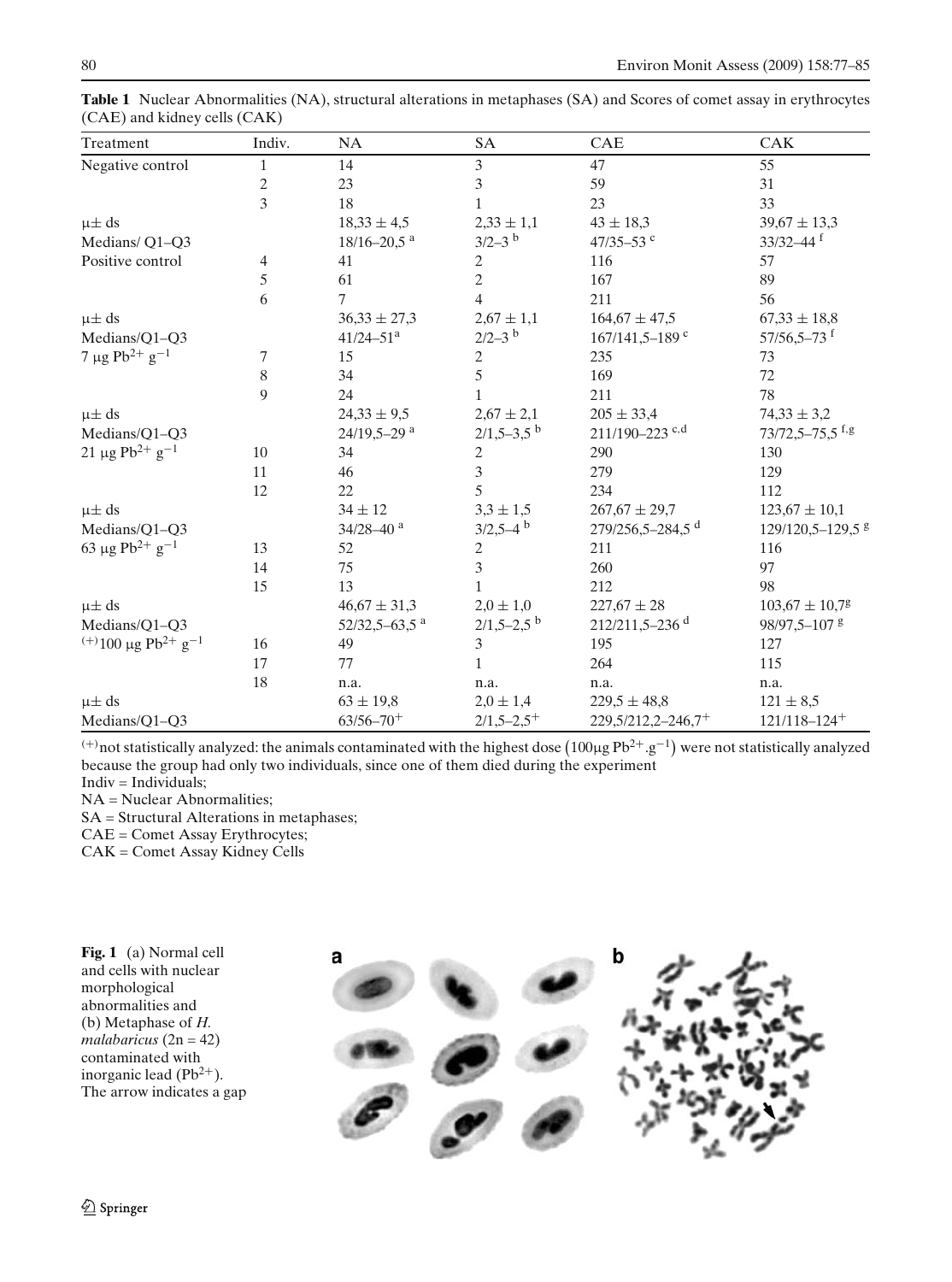<span id="page-4-0"></span>

**Fig. 2** Comparisons between exposed treatments. Specimens of *H. malabaricus* (control, positive control, 7 μg Pb<sup>2+</sup>/g, 21 μg Pb<sup>2+</sup>/g, 63 μg Pb<sup>2+</sup>/g and 100 μgPb<sup>2+</sup>/g) in tests NA (nuclear alterations), CAE (comet assay with erythrocytes) and CAK (comet assay with kidney cells).  $* p < 0.05$  statistically significant compared to the control group

tive control and 21  $\mu$ g Pb<sup>2+</sup>/g and 0.0225 between negative control e 63 μg  $Pb^{2+}/g$ ) and kidney tissue  $(p = 0.0014$  between negative control and 21  $\mu$ g  $Pb^{2+}/g$  and  $p = 0.0106$  between negative control and 63 μg Pb<sup>2+</sup>/g; Table [1\)](#page-3-0). There was only one exception in cells at the lowest dose (7  $\mu$ g Pb<sup>2+</sup>/g;  $p = 0.0769$  for blood and  $p = 0.1769$  for kidney cells; Table [1](#page-3-0) and Fig. 2).

The comet assay also showed that there was not a significant difference between the lead doses used in treated groups. For blood, between the doses 7 and 21 μg Pb<sup>2</sup><sup>+</sup>/g, *p* was 0.2012; between 7 and 63 μg Pb<sup>2+</sup>/g,  $p = 0.6481$ ; and between 21 and 63 μg Pb<sup>2+</sup>/g,  $p = 0.4113$ . The same way for the kidney tissue, between 7 and 21  $\mu$ g Pb<sup>2+</sup>/g, *p* was 0.0769; between 7 and 63 μg Pb<sup>2+</sup>/g,  $p = 0.2353$ ; and for 2[1](#page-3-0) and 63 μg Pb<sup>2+</sup>/g,  $p = 0.5228$  (Table 1) and Fig. 2).

There was a significant difference between the responses observed in the results of comet assay performed with circulating cells and kidney cells through the Wilcoxon test for paired samples ( $p =$ 0.0005). Blood presented a higher response to lead indicating that this tissue is more sensitive than the kidney tissue.

## **Discussion**

Lead is one of the most commonly used metals in industry and its toxicity is important partly due to its persistence in the environment (Ogunseitan et al[.](#page-7-0) [2000](#page-7-0); Gurer-Orhan et al[.](#page-7-0) [2004](#page-7-0)). Over the past two decades in Brazil, data assessing lead exposure showed a wide distribution and toxic effects of this metal (Costa et al[.](#page-7-0) [2007](#page-7-0)).

Traira, *H. malabaricus*(Bloch) (Characiformes, Erythrinidae) is a freshwater carnivorous fish widely distributed in South America. This species is an interesting biological model for experimental study of dietary exposure to contaminants due to its voracious behavior, its ability to adapt to experimental conditions, and its food chain position. *H. malabaricus*, in addition, have great tolerances to food deprivation, surviving for periods of up to 180 days without reduction in metabolic rates (oxygen uptake; Rios et al. [2005\)](#page-8-0).

Micronucleus are whole or partial chromosomes which have not been incorporated into the daughter nucleus during cell division and which appear as small round dark stained structures, otherwise identical in appearance to the cell nucleus (Bombail et al[.](#page-7-0) [2001](#page-7-0)) and various authors (Hooftman and de Raa[t](#page-7-0) [1982](#page-7-0); Hose et al[.](#page-7-0) [1987](#page-7-0)) have suggested that variations in the shape of nucleus could represent an alternative approach for detecting genotoxicity. In spite of the fact that a correlation between nuclear abnormalities and genotoxic effects has not yet been established, preliminary observations strongly suggest that such morphological alterations could be a manifestation of the effects of xenobiotics (Ferraro et al[.](#page-7-0) [2004\)](#page-7-0). The result observed in the piscine micronucleus test might have occurred due to the low number of fishes analyzed, what could lead to an error on the final response of the nuclear alteration frequency, mainly because this method is less sensitive than the comet assay (Kim and Hyu[n](#page-7-0) [2006\)](#page-7-0). Besides, the piscine micronucleus assay may lack sensibility, since it does not detect the mitotic disjunctions if they do not provoke chromosomal loss in the anaphases neither chromosomal aberrations caused by rearrangement, such as translocations or inversions if these changes do not originate acentric fragments (Metcalf[e](#page-7-0) [1989\)](#page-7-0).

The occurrence of chromosomal aberrations depends on intensity or concentration of the mutagenic agents as well as the studied cell type and the moment of the cellular cycle which have occurred the exposure (Obe et al[.](#page-7-0) [2002](#page-7-0)). In the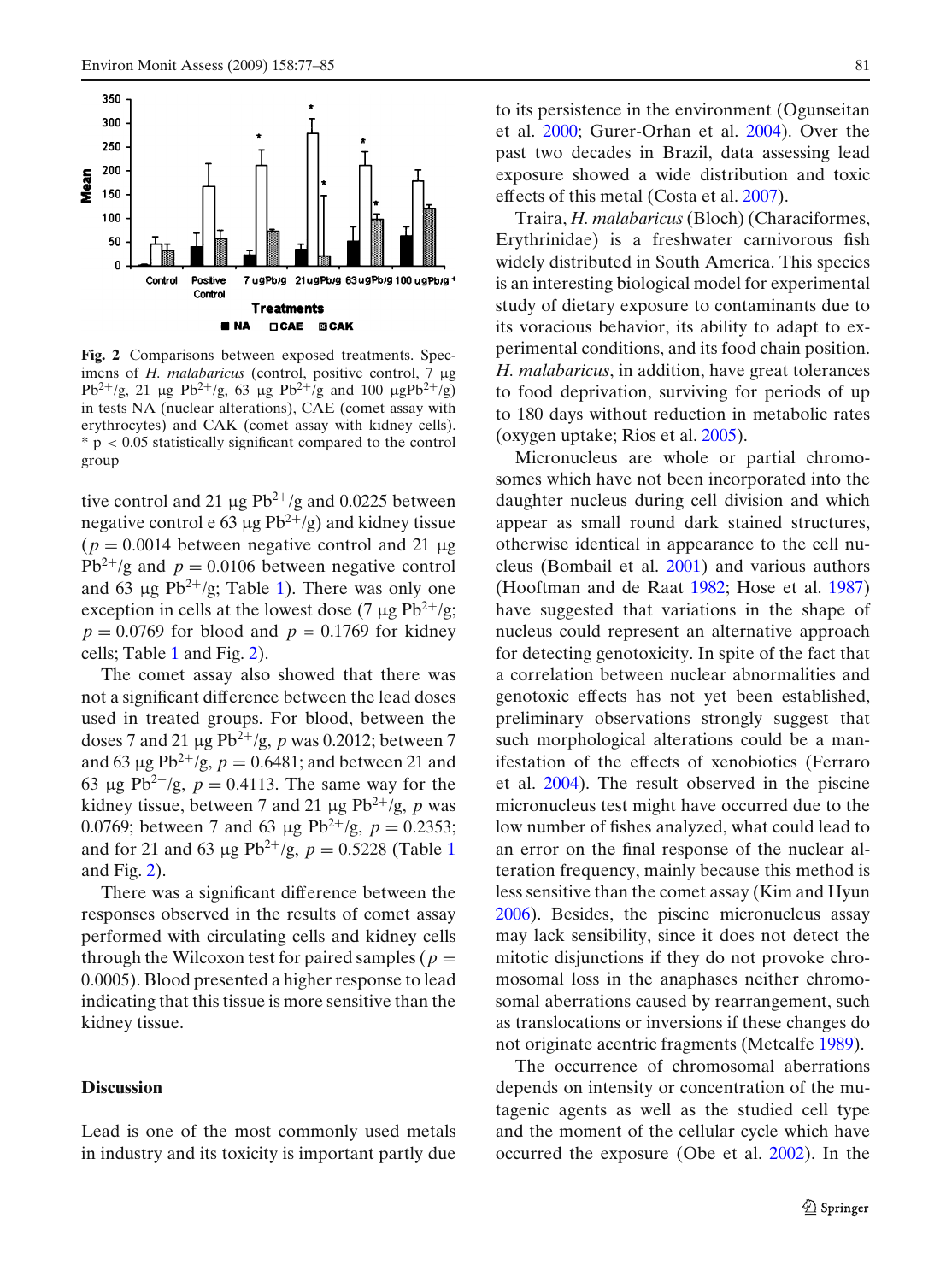present report, after the analysis of 50 metaphases of each specimen of *H. malabaricus*, some little structural alterations were found, such as gaps. However, the results, after statistical analysis, were not significant. This way, the absence of chromosomal aberrations may be related to the short exposure time (96 h), not enough to cause chromosomal damages in the proliferating cells.

Ferraro et al[.](#page-7-0) [\(2004](#page-7-0)), working with sub-chronic trophic contamination (13 trophic doses in a period of 60 days) at the concentration of 21 μg Pb<sup>2</sup><sup>+</sup>/g in *H. malabaricus*, verified an increase in the frequency of nuclear alterations, chromosomal aberrations and also a significant increase of tailed nucleoids in the erythrocytes of fishes treated with  $Pb^{2+}$ , showing again that extended exposures to contaminants made of lead are capable of originating damages in the genetic material of fishes. Besides, Cipriano et al[.](#page-7-0) [\(2004](#page-7-0)), studying the frequency of chromosomal aberrations in *Astyanax sp* (lambaris) exposed to TBT (tributyltin) at the doses of 0.3 mg/kg for 19 and 37 days, observed different chromosomal anomalies such as breakage of one or two chromatids and acentric fragments.

Cytogenetic markers such as chromosomal aberrations, micronuclei and sister chromatid exchanges are among the most extensively used markers of early biological effects of DNA damaging agents. During the last few years, the single cell gel electrophoresis (SCGE) or comet assay was introduced as a useful technique for biomonitoring studies. While biomonitoring studies employing cytogenetic techniques are limited to circulating lymphocytes and involve proliferating cell populations, the comet assay can be applied to proliferating and non-proliferating cells and cells of those tissues which are the first sites of contact with mutagenic/carcinogenic substances. The difference between effects in comet assay and cytogenetic tests is basically due to variations in the type of DNA alterations that the test systems detect: the comet assay detects repairable DNA lesions or alkali-labile sites while cytogenetic tests (MN and CA) detect fixed mutations which persist at least one mitotic cycle (Kassie et al. [2000](#page-7-0)).

Several studies show that the comet assay is really capable of detecting DNA damages caused by different classes of mutagenic contaminants in fishes, attributing high sensibility to the test. We may indicate Pandrangi et al[.](#page-8-0) [\(1995\)](#page-8-0), who showed an increase of the DNA damage in erythrocytes of bullheads (*Ameiurus nebulosus*) and carp (*Cyprinus carpio*) after exposure to cyclophosphamide and Devaux et al[.](#page-7-0) [\(1997](#page-7-0)), who also verified an increase on the length of the nucleoid tail after the exposure of *Onchorynchus mykiss* hepatocytes to benzopyrene and hydrogen peroxide. Thus, the comet assay is an important tool for monitoring studies because it shows the genotoxicity of the exposure. The answer may, of course, depend on the experimental conditions of the specie, cell type, mutagenic agent and exposure time (Belpaeme et al[.](#page-6-0) [1998\)](#page-6-0).

The comet assays of erythrocytes and kidney cells performed with 30% hydrogen peroxide application 1 hour before sacrifice were not statistically significant for neither of the analyzed tissues ( $p = 0.1936$  for blood and  $p = 0.2211$  for kidney cells). This result was partially expected because, despite the high concentration of the agent, the exposure time was very low, considered not enough to cause damages on the DNA of the analyzed cells.

We also verified that inorganic lead damages both cell types, because the results of control fishes were statistically different than treated fishes, either blood  $(p = 0.01)$  and kidney tissue  $(p = 0.01;$  Table [1\)](#page-3-0). There was one exception in kidney cells at the lowest dose  $(7 \mu g Pb^{2+}/g)$  $(p = 0.14)$  probably due to the short time exposure (96 h) and also the low quantity of the contaminant.

While micronucleated erythrocytes from the hemopoietical organs reflect a genotoxic damage which occurred during a time equivalent to the cell cycle, those from the peripheral circulation reflect events that occurred in a time equal to the lifespan of the circulating erythrocytes. Therefore, the application of the micronucleus test on peripheral blood samples is particularly indicated for conditions of chronic exposure. The assay needs that the cell population undergoes mitosis, so the duration of the cell cycle should be known (Udroi[u](#page-8-0) [2006](#page-8-0)). Processes of erythrocyte formation in the fish hemopoietic tissue are submitted to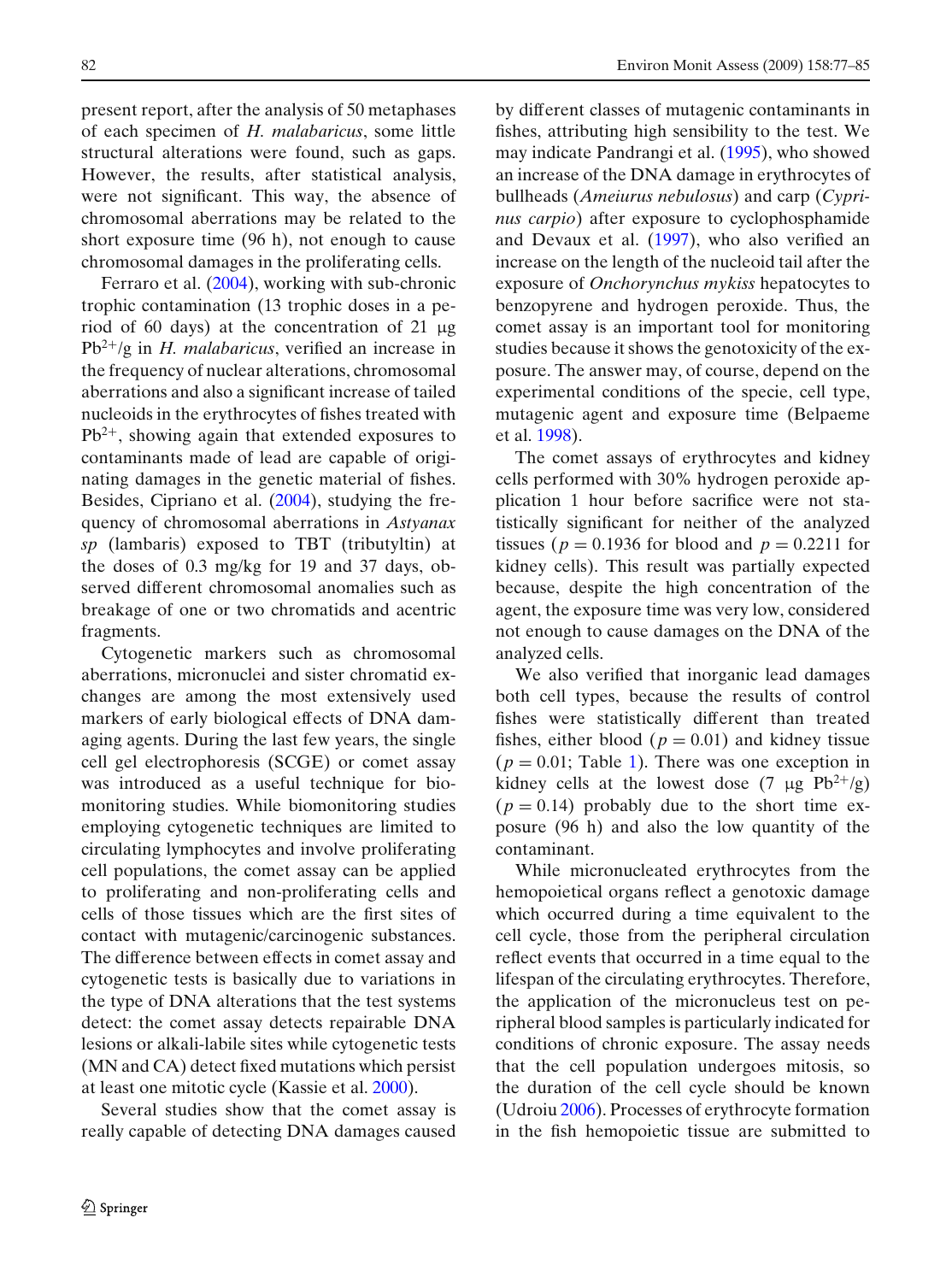<span id="page-6-0"></span>pronounced seasonal fluctuations. No general regularities have been revealed. The obtained data are rather species-specific (Soldato[v](#page-8-0) [2005](#page-8-0)).

Although the literature shows that this metal is capable of causing damages in the proteins of DNA structural maintenance or in those involved with repair mecha[n](#page-8-0)isms (Merian [1991;](#page-7-0) Pain [1995;](#page-8-0) Hartwig et al[.](#page-7-0) [2002](#page-7-0)), our results in the piscine micronucleus assay and evaluation of chromosomal aberration frequency did not indicate contamination, different than the results in the comet assays, which showed differences between control and contaminated groups for blood and kidney cells.

According to Boelsterli (2002), lead induces DNA synthesis in a number of cells. Evidence indicates that inorganic lead interferes with cellular signal transduction pathways, in particular with members of the calcium-dependent protein kinase C (PKC) family. These kinases play an important role in cell proliferation. The mechanism is not entirely clear, but evidence suggests that  $Pb^{2+}$  causes activation of PKC-mediated pathways by facilitating the translocation of PKC from the cytosol to the plasma membrane (perhaps by mimicking  $Ca<sup>2+</sup>$ ). This kinase activation greatly stimulates cell cycle progression.

The whole S phase (DNA replication) of the cell cycle in fresh water fishes lasts near 14 h (Almeida Toledo et al. 1988). Thus, we believe that after 96 h of  $Pb^{2+}$  exposure the decrease of damage in blood cells in the highest doses, even not statistically significant (the dose 21 μg  $Pb^{2+}/g$  caused a little bit more damage to the blood cells than the dose 63 μg  $Pb^{2+}/g$ ), was due to the induction of the cell cycle by  $Pb<sup>2</sup>$ . The highest Pb<sup>2</sup> doses could have renewed blood cells more rapidly causing, thus, lower damages.

There was a significant difference between the responses observed in the results of comet assay performed with circulating cells and kidney cells. Blood presented a higher response to lead indicating that this tissue is more sensitive than the kidney tissue, probably due to the acute contamination performed which had immediate responses first detected in the erythrocytes.

Biomonitoring studies with a combination of cytogenetic tests and comet assay enable comparison of the relative sensitivity of the two test

systems and may also give a clue about the fraction of DNA damage detected in the comet assay that will lead to fixed mutations (Kassie et al. [2000\)](#page-7-0). However, it is important to remember that the comet assay performed with peripheral blood is the most indicated method to analyze the acute contamination by inorganic lead because it is able to detect significant differences between control and treated groups even in very low doses (7 μg  $Pb^{2+}/g$ ). This results show that the comet assay, in circulating cells, detects the mutagenic activity of  $Pb^{2+}$  even in low doses and for a short contamination period. Despite the low size of our samples for the experiments, the results may already show that low doses of  $Pb^{2+}$  cause alterations in the fish DNA as well as point the best method to detect this genotoxicity (comet assay with blood). However, more studies are needed to verify the genotoxic damages of  $Pb^{2+}$  for extended time periods.

**Acknowledgements** The authors thank CNPq (Conselho Nacional de Desenvolvimento Científico e Tecnológico) and Aquatóxi group. This research was supported by (CAPES), Coordenação de Aperfeiçoamento de Pessoal de Nível Superior (Brazil).

# **References**

- Akaishi, F. M., Silva de Assis, H. C., Jakobi, S. C. G., Eiras-Stofella, D. R., ST-Jean, S. D., Courtenay, S. C., et al. (2004). Morphological and neurotoxicological findings in tropical freshwater fish (Astyanax sp.) after waterborne and acute exposure to water soluble fraction (WSF) of crude oil. *Archives of Environmental Contamination and Toxicology, 46*, 244–253.
- Almeida Toledo, L. F., Viegas-Péquignot, E., Foresti, F., Toledo Filho, S. A., & Dutrilaux, B. (1988). BrdU replication patterns demonstrating chromosome homoeologies in two fish species, genus Eigenmannia. *Cytogenetics and Cell Genetics, 48*, 117–120. doi[:10.1159/000132603.](http://dx.doi.org/10.1159/000132603)
- Al-Sabti, K. (1986). Clastogenic effects of live carcinogenicmutagenic chemicals on the cells of the common carp (*Cyprinus carpio L.*). *Comparative Biochemistry and Physiology, 85*(Part C), 5–9.
- Belpaeme, K., Cooreman, K., & Kirsch-Volders, M. (1998). Development and validation of the in vivo alkaline comet assay for detecting genomic damage in marine flatfish. *Mutation Research, 415*(3), 167–184.
- Boelsterli, U. A. (2002). *Mechanistic toxicology. The molecular basis of how chemicals disrupt biological targets*. London: Taylor and Francis.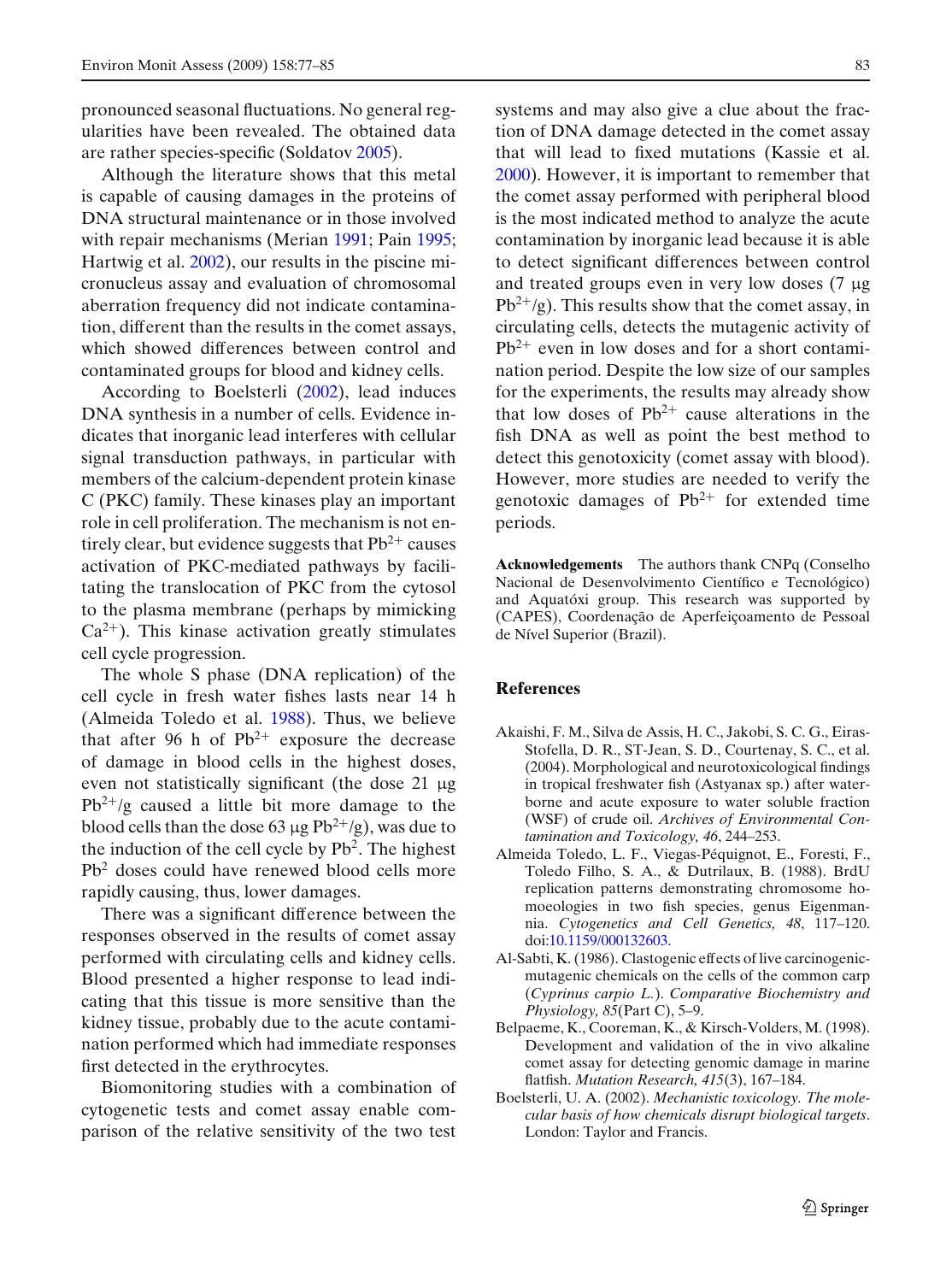- <span id="page-7-0"></span>Bombail, V., Aw, D., Gordon, E., & Batty, J. (2001). Application of the comet and micronucleus assays to butterfish (*Pholis gunnellus*) erythrocytes from the Firth of Forth, Scotland. *Chemosphere, 44*, 383–392. doi[:10.1016/S0045-6535\(00\)00300-3.](http://dx.doi.org/10.1016/S0045-6535(00)00300-3)
- BRASIL (1986). Resolução do CONAMA No. 20, de 18 de junho de 1986. Diário Oficial da República Federativa do Brasil. Brasília, pp. 72–89.
- Burdena, V. M., Sandheinrich, M. B., & Caldwell, C. A. (1998). Effects of lead on the growth and 6 aminolevulinic acid dehydratase activity of juvenile rainbow trout, *Oncorhynchus mykiss*. *Environmental Pollution, 101*, 285–289. doi[:10.1016/S0269-7491\(98\)](http://dx.doi.org/10.1016/S0269-7491(98)00029-3) [00029-3](http://dx.doi.org/10.1016/S0269-7491(98)00029-3) .
- Carrasco, K. R., Tilbury, K. L., & Myers, M. S. (1990). Assessment of the piscine micronucleus test as in situ biological indicator of chemical contaminant effects. *Canadian Journal of Fisheries and Aquatic Sciences, 47*, 2123–2136. doi[:10.1139/f90-237.](http://dx.doi.org/10.1139/f90-237)
- Cestari, M. M., Lemos, P. M. M., Oliveira Ribeiro, C. A., Costa, J. R. M. A., Pelletier, E., Ferraro, M. V. M., et al. (2004). Genetic damage induced by trophic doses of lead in the neotropical fish *Hoplias malabaricus* (Characiformes, Erythrinidae) as reveled by the comet assay and chromosomal aberrations. *Genetics and Molecular Biology, 27*(2), 270–274. doi[:10.1590/S1415-47572004000200023.](http://dx.doi.org/10.1590/S1415-47572004000200023)
- Cipriano, R. R., Oliveira-Ribeiro, C. A., Cestari, M. M., & Fenocchio, A. S. (2004). Evaluation of the effects of tributiltin (TBT) on chromosomes of the neotropical fish *Astyanax* sp. (Pisces, Tetragonopterinae). *Cytologia, 69*(2), 187–190. doi[:10.1508/cytologia.69.187](http://dx.doi.org/10.1508/cytologia.69.187)
- Costa, J. R. M., Mela, M., Assis, H. C. S., Pelletier, É., Randi, M. A. F., & Oliveira-Ribeiro, C. A. (2007). Enzymatic inhibition and morphological changes in *Hoplias malabaricus*from dietary exposure to lead (II) or methylmercury. *Ecotoxicology and Environmental Safety, 67*, 82–88. doi[:10.1016/j.ecoenv.2006.03.013.](http://dx.doi.org/10.1016/j.ecoenv.2006.03.013)
- Devaux, A., Pesonen, M., & Monod, G. (1997). Alkaline comet assay in rainbow trout hepatocytes. *Toxicology In Vitro, 11*, 71–79. doi[:10.1016/S0887-](http://dx.doi.org/10.1016/S0887-2333(97)00004-0) [2333\(97\)00004-0](http://dx.doi.org/10.1016/S0887-2333(97)00004-0) .
- Fenocchio, A. S., & Bertollo, L. A. C. (1988). A simple method for fresh-water fish lymphocyte culture. *Brazilian Journal of Genetics, 11*(4), 847–852.
- Fenocchio, A. S., Venere, P. C., Cesar, A. C. G., Dias, A. L., & Bertollo, L. A. C. (1991). Short term culture from solid tissues of fishes. *Caryologia, 44*, 161–166.
- Ferraro, M. V., Fenocchio, A. S., Mantovani, M. S., Oliveira-Ribeiro, C. A., & Cestari, M. M. (2004). Mutagenic effects of tributyltin (TBT) and inorganic lead (PbII) on the fish H. malabaricus as evaluated using the comet assay, piscine micronucleus and chromosome aberrations tests. *Genetics and Molecular Biology, 27*(1), 103–107. doi[:10.1590/S1415-](http://dx.doi.org/10.1590/S1415-47572004000100017) [47572004000100017.](http://dx.doi.org/10.1590/S1415-47572004000100017)
- Gurer-Orhan, H., Sabýr, H. U., & Özgünes, H. (2004). Correlation between clinical indicators of lead poisoning and oxidative stress parameters in controls and lead-exposed workers. *Toxicology, 195*, 147–154. doi[:10.1016/j.tox.2003.09.009.](http://dx.doi.org/10.1016/j.tox.2003.09.009)
- Hartwig, A., Asmuss, M., Blessing, H., Hoffmann, S., Jahnke, G., Khandelwal, S., et al. (2002). Interference by toxic metal ions with zinc-dependent proteins involved in maintaining genomic stability. *Food and Chemical Toxicology, 40*, 1179–1184. doi[:10.1016/](http://dx.doi.org/10.1016/S0278-6915(02)00043-1) [S0278-6915\(02\)00043-1](http://dx.doi.org/10.1016/S0278-6915(02)00043-1).
- Heddle, J. A. (1973). A rapid in vivo test for chromosome damage. *Mutation Research, 18*, 187–192. doi[:10.1016/0027-5107\(73\)90035-3.](http://dx.doi.org/10.1016/0027-5107(73)90035-3)
- Hooftman, R. N., & de Raat, W. K. (1982). Induction of nuclear anomalies (micronuclei) in the peripheral blood erythrocytes of the eastern mudminnow *Umbra pygmea* by ethyl methanesulphonate. *Mutation Research, 104*, 147–152. doi[:10.1016/0165-7992\(82\)90136-1.](http://dx.doi.org/10.1016/0165-7992(82)90136-1)
- Hose, J. E., Cross, J. N., Smith, S. G., & Diehl, D. (1987). Elevated circulating erythrocyte micronuclei in fishes from contaminated of southern California. *Marine Environmental Research, 22*, 167–176. doi[:10.](http://dx.doi.org/10.1016/0141-1136(87)90034-1) [1016/0141-1136\(87\)90034-1](http://dx.doi.org/10.1016/0141-1136(87)90034-1) .
- Johnson, F. M. (1998). The genetic effects of environmental lead. *Mutation Research/Reviews in Mutation Research, 410*, 123–140. doi[:10.1016/S1383-5742\(97\)](http://dx.doi.org/10.1016/S1383-5742(97)00032-X) [00032-X](http://dx.doi.org/10.1016/S1383-5742(97)00032-X) .
- Kassie, F., Parzefall, W., & Knasmüller, S. (2000) Single cell gel electrophoresis assay: A new technique for human biomonitoring studies. *Mutation Research, 463*, 13–31.
- Kim, I. Y., & Hyun, C. K. (2006). Comparative evaluation of the alkaline comet assay with the micronucleus test for genotoxicity monitoring using aquatic organisms. *Ecotoxicology and Environmental Safety, 64*, 288–297. doi[:10.1016/j.ecoenv.2005.05.019.](http://dx.doi.org/10.1016/j.ecoenv.2005.05.019)
- Kobayashi, H., Sugiyama, C., Morikawa, Y., Hayashi, M., & Sofuni, T. (1995) A comparison between manual microscopic analysis and computerized image analysis in the single cell gel electrophoresis. *Mammalian Mutagenicity Study Group Communications, 3*, 103–115.
- McCarthy, J. F., & Shugart, L. R. (1990). *Biomarkers of environmental contamination*. Boca Raton: Lewis.
- Merian, E. (Ed.) (1991). *Metals and their compounds in the environment: Occurrence, analysis and biological relevance*. New York: VCH.
- Metcalfe, C. D. (1989). Testes for predicting carcinogenicity in fish. *CRC Critical Reviews in Aquatic Sciences, 1*, 111–129.
- Mitchelmore, C. L., Chipman, J. K. (1998). DNA strand breakage in aquatic organisms and the potential value of the comet assay in environmental monitoring. *Mutation Research—Fundamental and Molecular Mechanisms of Mutagenesis, 399*, 135–147.
- Obe, G., Pfeiffer, P., Savage, J. R. K., Johannes, C., Goedecke, W., Jeppesen, P., et al. (2002). Chromosomal aberrations: formation, identification and distribution. *Mutation Research—Fundamental and Molecular Mechanisms of Mutagenesis, 504*, 17–36.
- Ogunseitan, O. A., Yang, S., & Ericson, J. (2000). Microbial δ-aminolevulinate dehydratase as a biosensor of lead bioavailability in contaminated environments. *Soil Biology & Biochemistry, 32*, 1899–1906. doi[:10.1016/S0038-0717\(00\)00164-4.](http://dx.doi.org/10.1016/S0038-0717(00)00164-4)